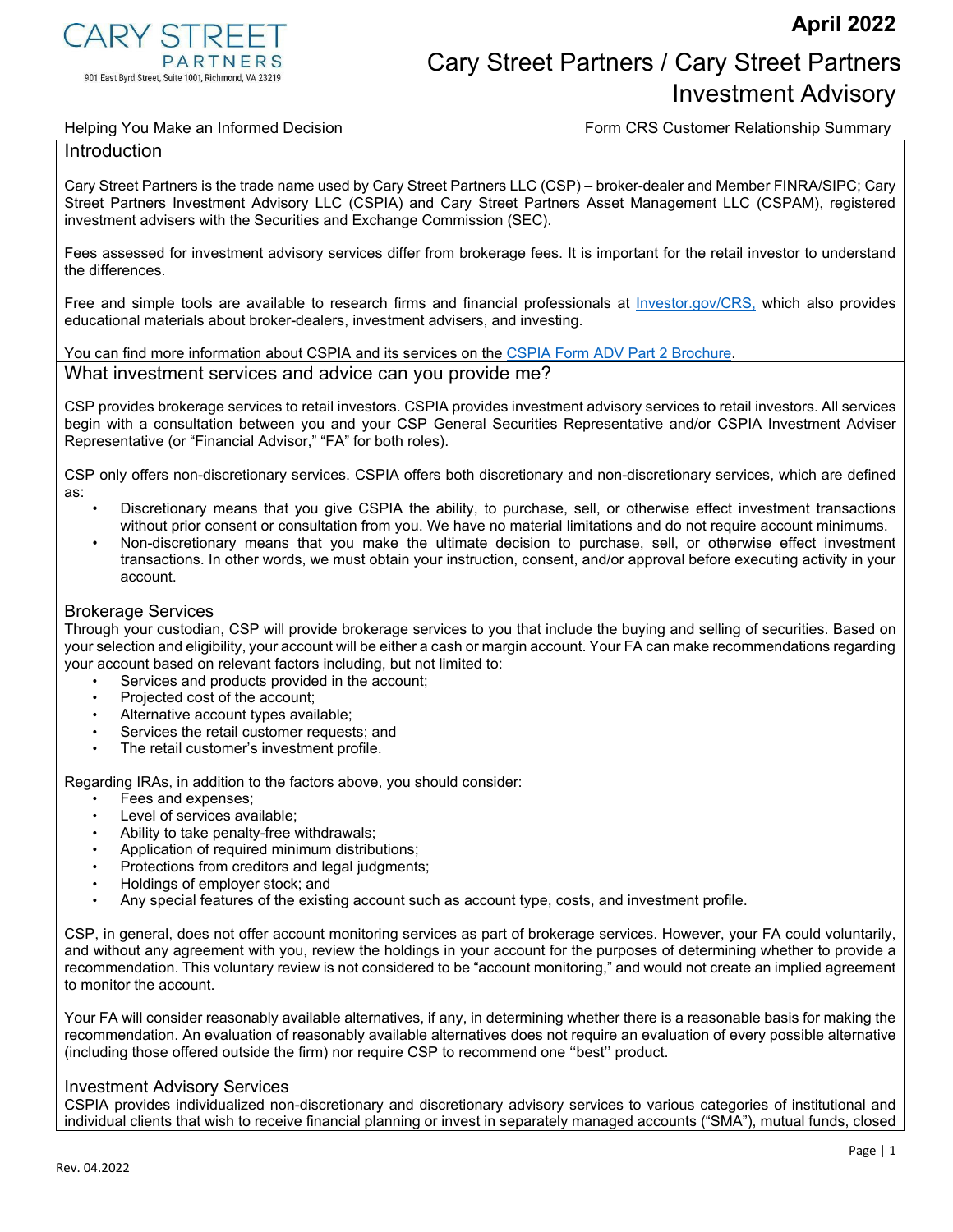end funds, exchange-traded funds ("ETF"), annuities, fixed income, structured notes, equities, private equity funds or other alternative investment vehicles.

One example of an ETF that is available to CSPIA clients is the Fairlead Tactical Sector ETF ("TACK"). CSPAM, a CSPIA affiliate, is the Adviser of this ETF. For more information on potential conflicts of interest, see the conflicts of interest section below.

CSPIA does offer various wrap fee programs. A wrap fee program generally involves an investment account where you are charged a single, bundled, or "wrap" fee for investment advice, brokerage services, administrative expenses, and other fees and expenses. Given that that wrap free programs include most transactional costs and fees of a broker-dealer or bank that has custody of the assets, wrap fees are higher than the typical asset-based advisory fee.

In addition to the Investment Advisory Services mentioned above, CSPIA can provide the following additional services:

- Recommending investment managers, and, where requested, broker-dealers and custodians;
- Monitoring of accounts on a periodic basis where CSPIA has discretion. In practice, this occurs on a transaction, monthly, quarterly, or annual basis, as required. Note that you define which accounts are self-directed (i.e., not subject to CSPIA's services or discretion) when completing of your Investment Advisory Agreement.
- Conducting investment manager searches when requested by you or when considered appropriate by our firm;
- Providing on-going due diligence and/or research on investment managers, asset classes and economic market trends;
- Advising you of suggested rebalancing of the asset allocation on a timely basis; and monitoring the performance of investment managers to assist you in determining whether the investment managers are complying with the stated investment objectives; and
- Financial planning, including estate planning, business planning, cash flow management and tax planning.

These advisory services are provided to individuals, pension or profit-sharing plans, trusts, estates, non-profit organizations, corporations, governmental entities, educational institutions, banks, and thrift institutions.

Additional Information regarding the types of Investment Advisory Services is available in the Investment Advisory Agreement and [CSPIA's ADV Form ADV Part 2 Firm Brochure](https://files.adviserinfo.sec.gov/IAPD/Content/Common/crd_iapd_Brochure.aspx?BRCHR_VRSN_ID=770245)

#### **Conversation Starters - ask your financial professional:**

- Given my financial situation, should I choose a brokerage service? Why or why not?
- Given my financial situation, should I choose an investment advisory service? Why or why not?
- How will you choose investments to recommend to me?
- What is your relevant experience, including your licenses, education, and other qualifications? What do these qualifications mean?

# What fees will I pay?

## Brokerage Services Fees

You will incur transaction charges for trades in your retail brokerage account. Your custodian will assess clearance charges on a per trade basis. The amount of the charge varies by product type *(i.e., equities, options, mutual funds, fixed income, etc.).*

Additionally, your FA will charge a commission on each transaction. A commission is the additional charge from a FA for recommending or selling an investment. The commissions are taken from the money invested and are a percentage of the total amount of the transaction or a flat rate. Because commissions are higher with increased trading frequency, there is a conflict of interest where your FA has an incentive to recommend frequent trading in your account. While FAs are prohibited from unnecessary, excessive trading, CSP attempts to mitigate this practice through monitoring brokerage accounts for excessive trading and commissions.

Additional information regarding brokerage fees is found in your Client Agreement or by contacting your FA.

#### Investment Advisory Fees

CSPIA will be paid a fee for its services as described in the Fee Schedule of the Investment Advisory Agreement. The Fee Schedule can be amended at any time by mutual agreement of the Client and CSPIA. The annual fees for CSPIA's asset management services are negotiable and assessed quarterly based on the market value of the Account as of the last day of the calendar quarter.

In addition to the above, FAs may also offer the following arrangements:

- Tiered fee schedule: varying fee amounts based on services offered and amount of investments in the account.
- Flat fee: a flat dollar amount is assessed to the retail investor.

You will pay fees and costs whether you make or lose money on your investments. Fees and costs will reduce any amount of money you make on your investments over time. Please make sure you understand what fees and costs you are paying.

For more detailed information about your fees and costs please see [CSPIA's ADV Form ADV Part 2 Firm Brochure.](https://files.adviserinfo.sec.gov/IAPD/Content/Common/crd_iapd_Brochure.aspx?BRCHR_VRSN_ID=770245)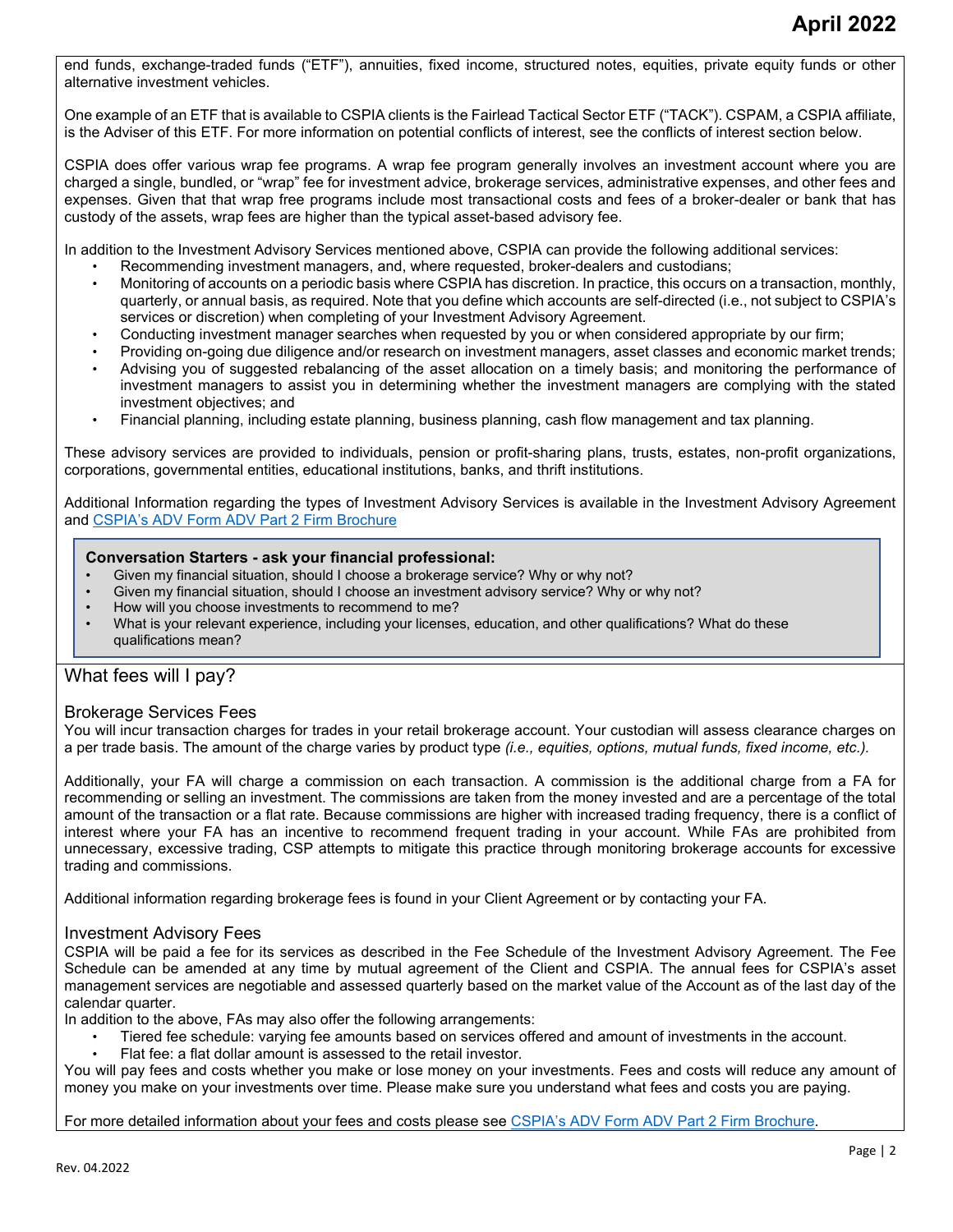What are your legal obligations to me when providing recommendations as my broker- dealer or when acting as my investment adviser? How else does your firm make money and what conflicts of interest do you have?

# Standard of Conduct

When we provide you with a recommendation as your broker-dealer or act as your investment adviser, we act in your best interest and not put our interest ahead of yours. At the same time, the way we make money creates some conflicts with your interests. You should understand and ask us about these conflicts because they can affect the recommendations and investment advice, we provide you. Here are some examples to help you understand what this means.

# Examples of Ways We Make Money and Conflicts of Interest

- CSP & CSPIA and your FA will have an incentive to recommend borrowing money on a client account and pledging the assets as collateral. Both CSP & CSPIA are under common ownership and control, and CSP sets the interest rates on which your margin account or Non-Purpose Loan ("NPL") will be charged. A portion of the interest charged on the outstanding balance of your margin loan or NPL will be paid to CSP and solely with respect to an NPL, to your FA. Additionally, for margin loans, the purchase of securities in the account will result in increased asset-based fees, which may provide an incentive for your FA to recommend the use of margin.
- Excessive trading occurs when a FA engages in trading in excess of the investor's goals to generate commissions. If the recommended investment strategy has, as its sole purpose, the enrichment of the brokerage firm and/or FA by generating excessive commissions, fees, or costs, it will constitute a conflict of interest.
- In the case of flat fees or asset-based fees, the Advisor may not be incentivized to trade in the account since their fees are not generated by the frequency of transactions in the account (i.e., reverse churning).
- FAs charge asset-based fees and therefore make more money when there is an increase in the assets in the account. Therefore, FAs have an incentive to recommend increasing assets in account(s) they manage.
- In cases where FAs are attending or participating in conferences/workshops sponsored and paid for by an entity/individual that has a business relationship with the Firm or its clients, those FAs are more likely to recommend an entity or individual's product.
- CSPIA's affiliate, CSPAM, is the Adviser of the TACK ETF. This is a proprietary product of the Firm, and therefore FAs have an incentive to recommend its purchase as the Firm makes additional money from its fees.
- FAs often have agreements with third parties that help them make money. An example is when a FA has an agreement with a third-party to receive compensation whenever they sell that third parties' product. FAs can also make money when a third-party shares their product's revenue with an FA, giving that FA an incentive to recommend or sell that product.

For additional information about potential conflicts of interest, please see the Reg BI Comprehensive Disclosure (Wells Fargo accounts only) and [CSPIA Form ADV Part 2 Brochure](https://files.adviserinfo.sec.gov/IAPD/Content/Common/crd_iapd_Brochure.aspx?BRCHR_VRSN_ID=770245)

#### Statement on ERISA covered accounts or assets:

When we provide investment advice to you regarding your retirement plan account or individual retirement account, we are fiduciaries within the meaning of Title I of the Employee Retirement Income Security Act and/or the Internal Revenue Code, as applicable, which are laws governing retirement accounts. The way we make money creates some conflicts with your interests, so we operate under a special rule that requires us to act in your best interest and not put out interest ahead of yours.

Under this special rule's provisions, we must:

- Meet a professional standard of care when making investment recommendations (give prudent advice);
- Never put our financial interests ahead of yours when making recommendations (give loyal advice);<br>• Avoid misleading statements about conflicts of interest fees, and investments:
- Avoid misleading statements about conflicts of interest, fees, and investments;
- Follow policies and procedures designed to ensure that we give advice that is in your best interest;
- Charge no more than is reasonable for our services; and
- Give you basic information about conflicts of interest.

#### **Conversation Starters - ask your financial professional:**

• How might your conflicts of interest affect me, and how will you address them?

# How do your financial professionals make money?

Our financial professionals (FAs) make money from the fees charged for their services (whether that be quarterly, annually, or for a flat fee). The amount of the fee, when not flat, fluctuates based on the performance of the strategy and the amount of assets under management.

Although CSPIA strives for a neutral compensation structure, our FAs are compensated based on factors such as: the amount of client assets they service, the time and complexity required to meet your needs, and the type of product, or product sales commissions.